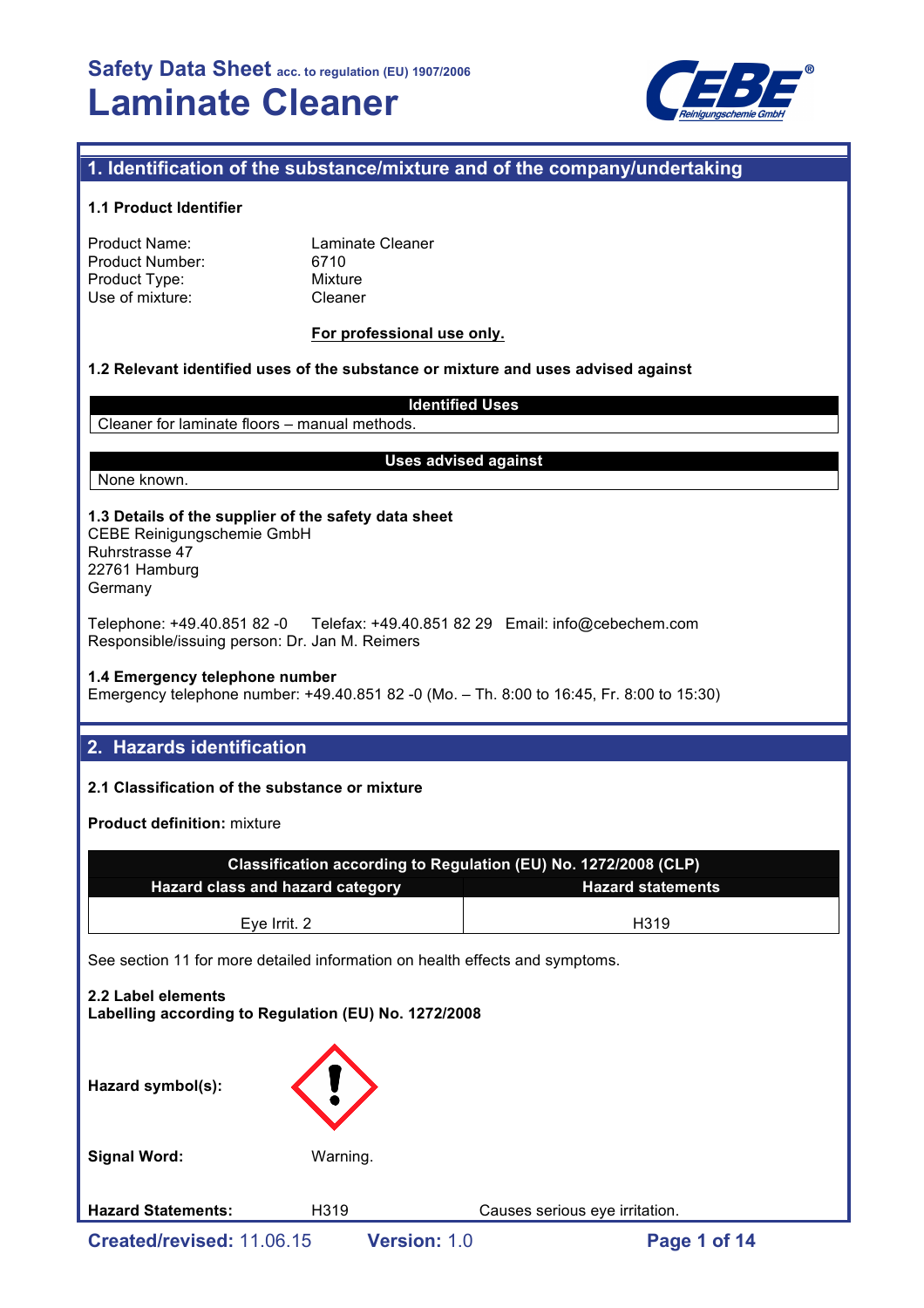

### **Precautionary Statements:**

| <b>Prevention:</b>                          | P <sub>264</sub><br>P <sub>280</sub> | Wash hands thoroughly after handling.<br>Wear protective gloves/protective clothing/eye<br>protection/face protection.                 |  |  |  |
|---------------------------------------------|--------------------------------------|----------------------------------------------------------------------------------------------------------------------------------------|--|--|--|
| <b>Reaction:</b>                            | P305+P351+P338                       | IF IN EYES: Rinse cautiously with water for several<br>minutes. Remove contact lenses, if present and<br>easy to do. Continue rinsing. |  |  |  |
|                                             | P337+P313                            | If eye irritation persists: Get medical<br>advice/attention.                                                                           |  |  |  |
| Storage:                                    | None.                                |                                                                                                                                        |  |  |  |
| Disposal:                                   | None.                                |                                                                                                                                        |  |  |  |
| <b>Additional labelling elements: None.</b> |                                      |                                                                                                                                        |  |  |  |
| 2.3 Other hazards                           |                                      |                                                                                                                                        |  |  |  |

**Other hazards that do not lead to a classification:** Not applicable.

# **3. Composition/information on ingredients**

## **3.2 Mixtures**

| <b>Hazardous</b><br><b>Components</b> | <b>Identifiers</b>                 | $Wt.-%$  | <b>Classifcation</b><br>(EU) 1272/2008                                        |
|---------------------------------------|------------------------------------|----------|-------------------------------------------------------------------------------|
| Ethylene glycol mono-<br>butyl ether  | $EG: 203-905-0$<br>CAS: 111-76-2   | $1 - 5%$ | Acute Tox. 4, H332,<br>H312, H302<br>Eye Irrit. 2, H319<br>Skin Irrit 2, H315 |
| Propan-2-ol                           | EG: 200-661-7<br>CAS: 67-63-0      | $1 - 5%$ | Flam. Liq. 2, H225<br>Eye Irrit. 2, H319<br>STOT SE 3, H336                   |
| Dimethylketone                        | $EG: 200-662-2$<br>$CAS : 67-64-1$ | 1 - 5%   | Flam Liq. 2, H225<br>Eye Irrit. 2, H319<br>STOT SE 3, H336                    |

See section 16 for the full wording of the above mentioned H-statements.

At the time of creation of this data sheet no further ingredients were classified as hazardous to health or environment or were contained in concentrations that did not mandate their mention in this section.

## **4. First aid measures**

## **4.1 Description of first aid measures**

**Eye contact:** Immediately flush eyes with plenty of water, occasionally lifting the upper and lower eyelids.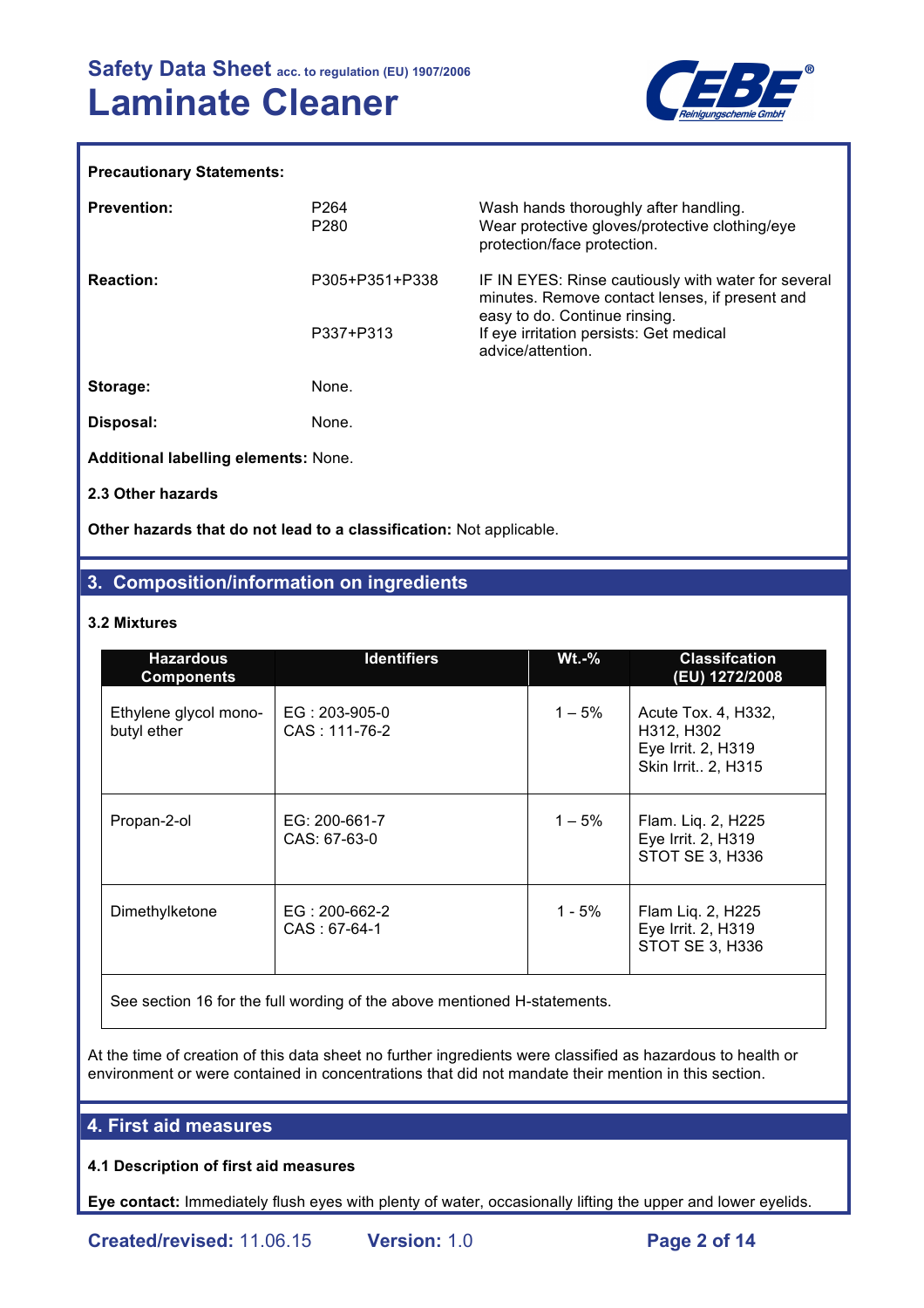

Check for and remove any contact lenses. Continue to rinse for at least 10 minutes. Get medical attention if adverse health effects persist or are severe.

**Inhalation:** Get medical attention immediately. Remove victim to fresh air and keep at rest in a position comfortable for breathing. If it is suspected that fumes are still present, the rescuer must wear an appropriate mask or self-contained breathing apparatus In the absence or irregular breathing, or if respiratory arrest occurs provide artificial respiration by trained personnel or oxygen. For the first person providing aid it can be dangerous to give mouth-to-mouth resuscitation. If unconscious place in recovery position and seek immediate medical attention. Maintain an open airway. Loosen tight clothing (eg. collar, tie, belt, or waistband). In case of inhalation of combustion products, symptoms may be delayed.

**Skin contact:** Flush contaminated skin with plenty of water. Remove contaminated clothing and shoes. Continue to rinse for at least 15 minutes. Get medical attention if adverse health effects persist or are severe. Wash clothing before reuse. Thoroughly clean shoes before reuse.

**Ingestion:** Wash out mouth with water. Remove denture prosthesis if any. Remove victim to fresh air and keep at rest in a position comfortable for breathing. Do not induce vomiting unless directed to do so by medical personnel. Should vomiting occur, keep head low so that vomit does not enter the lungs. Get medical attention if adverse health effects persist or are severe. Never give anything to an unconscious person by mouth. If unconscious, place in recovery position and seek immediate medical attention. Maintain an open airway. Loosen tight clothing (eg. collar, tie, belt or waistband).

**Protection of first-aiders:** No action shall be taken involving any personal risk or without suitable training. If it is suspected that fumes are still present, the rescuer must wear an appropriate mask or self-contained breathing apparatus. For the first person providing aid it can be dangerous to give mouth-to-mouth resuscitation. Wash contaminated clothing thoroughly with water before you take them off or wear gloves.

## **4.2 Most important symptoms and effects, both acute and delayed**

### **Potential acute health effects**

**Eye contact:** Causes irritation to the eyes. **Inhalation:** No known significant effects or critical hazards. **Skin contact:** No known significant effects or critical hazards. **Ingestion:** No known significant effects or critical hazards.

### **Signs / symptoms of overexposure**

**Eye contact:** Possible symptoms: pain or irritation, lacrimation, redness. **Inhalation:** No specific data. **Skin contact:** No specific data. **Ingestion:** No specific data.

## **4.3 Indication of any immediate medical attention and special treatment needed**

**Indications for the physician:** Treat symptomatically. If larger amounts have been swallowed or inhaled consult specialist for poisoning.

**Special treatement:** No special treatment.

## **5. Fire fighting measures**

## **5.1 Extinguishing media**

**Suitable extinguishing media:** Extinguishing powder, CO<sub>2</sub>, water spray (fog) or foam.

**Unsuitable extinguishing media:** Do not use water jet.

**5.2 Special hazards arising from the substance or mixture**

**Hazards from the substance or mixture**: In a fire or if heated, a pressure increase will occur and the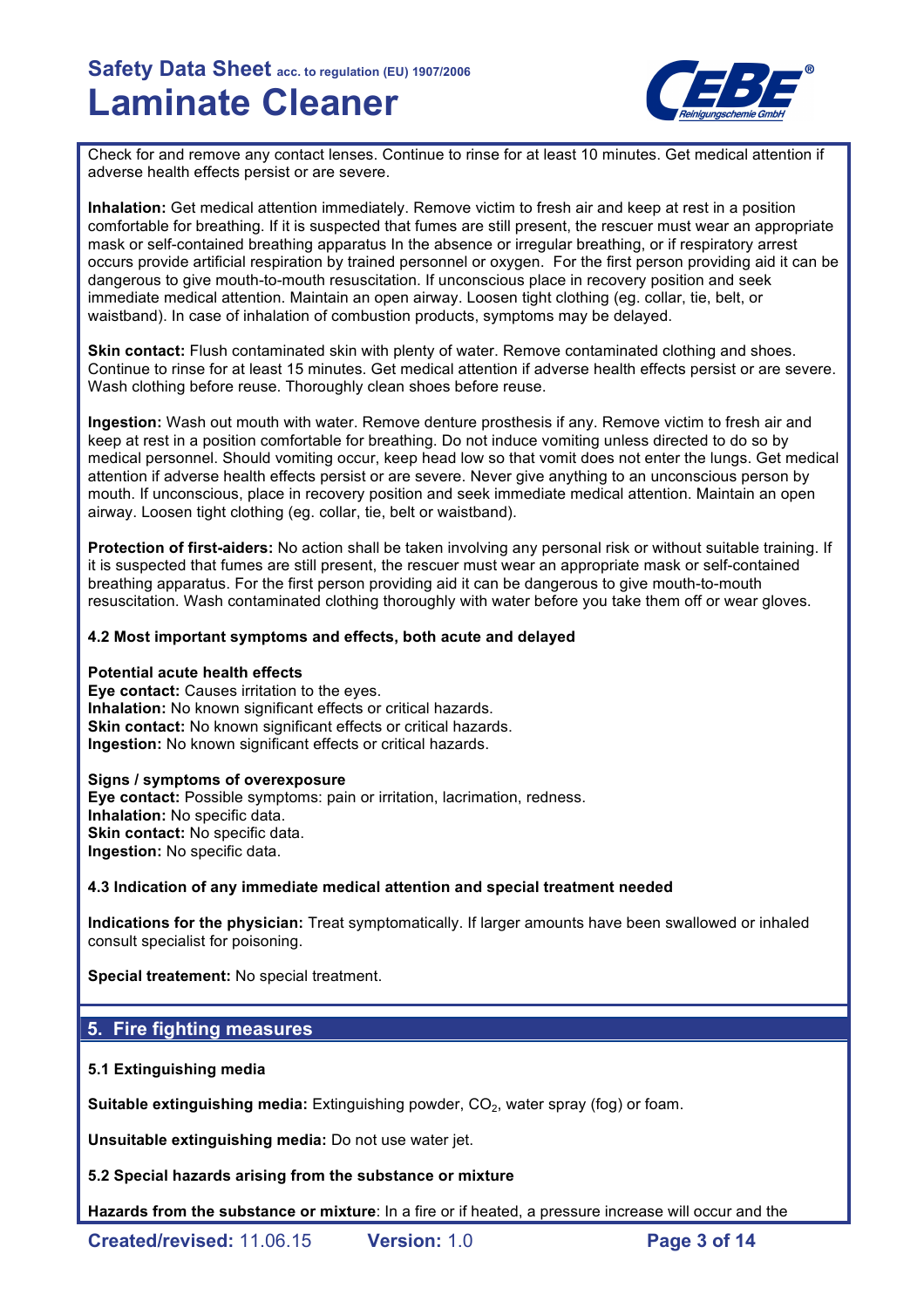

### container may burst.

**Hazardous combustion products:** Decomposition products may include the following materials: carbon dioxide, carbon monoxide.

## **5.3 Advice for firefighters**

**Special precautions for fire- fighters:** In case of fire the scene cordon immediately removing all persons from the danger area. No action shall be taken involving any personal risk or without suitable training. Move containers from fire area if safe to do so. Spray fire-exposed containers with water to cool.

**Special protective equipment for firefighters:** Fire fighters should wear proper protective equipment.

# **6. Accidental release measures**

## **6.1 Personal precautions, protective equipment and emergency procedures**

**For persons that are not emergency technicians:** No action shall be taken involving any personal risk or without suitable training. Evacuate surrounding areas. Keep unnecessary and unprotected personnel from entering. Do not touch or walk through spilled material. Avoid breathing vapor or mist. Ensure adequate ventilation. In case of insufficient ventilation wear suitable respiratory equipment. Put on appropriate personal protective equipment.

**For first aid personel in case of emergency:** If protective equipment/clothing is needed in case of accidental release, Section 8 should be consulted for appropriate and inappropriate materials. See section 8 for further information on hygiene measures.

## **6.2 Environmental precautions**

Avoid the proliferation and dispersal of spilled material and contact with soil, waterways, drains and sewers. Inform the relevant authorities if the product has caused by environmental pollution (sewers, waterways, soil or air).

## **6.3 Methods and materials for containment and cleaning up**

**Small amounts:** Dilute with plenty of water. Absorb with an inert material and place in an appropriate waste disposal.

**Large amounts:** avoid entry into sewers, water courses, basements, or confined areas.Collect spilt material using non-flammable absorption agent (eg. sand, earth, vermiculite or diatomaceous earth) and hand it in for disposal according to local regulations in an appropriate container (see section 13).

## **6.4 Reference to other sections**

See Section 1 for emergency contact information. See Section 8 for information on appropriate personal protective equipment. See Section 13 for additional waste treatment information.

# **7. Handling and storage**

The information in this section contains generic advice and guidance. The list of Identified Uses in Section 1 should be consulted for any exposure scenario or when exposure scenarios on the available applicationspecific information.

## **7.1 Precautions for safe handling**

**Protective measures:** Put on appropriate (see section 8) protective gear. Do not get in contact with eyes, skin or clothing. Do not ingest. Avoid breathing vapor or mist. Keep in the original container or an approved alternative container, which was made from a compatible material. Kept tightly closed when not in use. Empty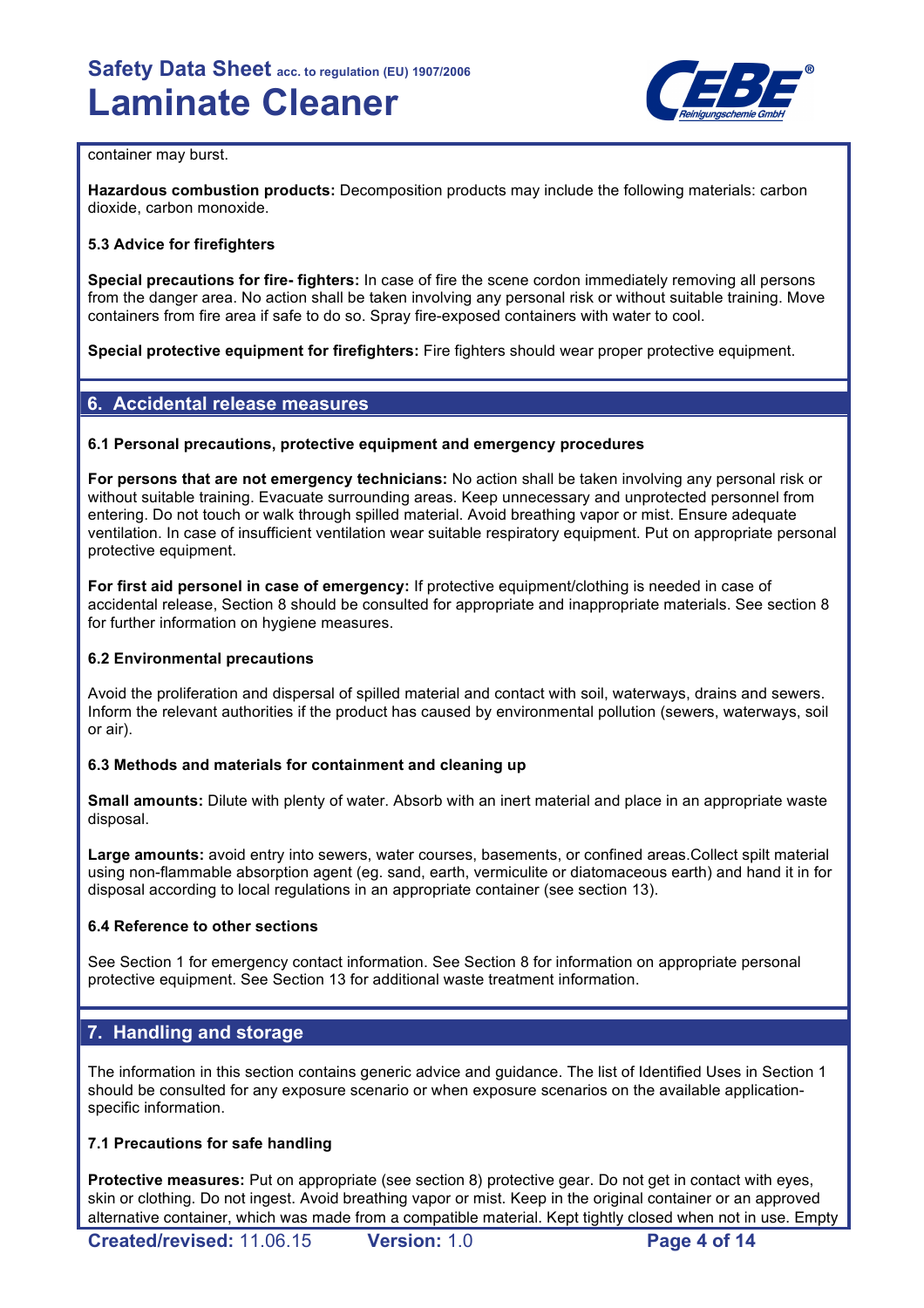

containers retain product residue and can be dangerous. Do not reuse container.

**Advice on general occupational hygiene:** Eating, drinking and smoking should be prohibited in areas where this material is handled, stored and processed. After use or contact with the substance immediately wash hands and face especially before eating, drinking and smoking. Remove contaminated clothing and protective equipment before entering eating areas. See Section 8 for additional information on hygiene measures.

## **7.2 Conditions for safe storage, including any incompatibilities**

Store between the following temperatures: 0 to 40°C (32 to 104°F). Store in accordance with local regulations. Keep only in original container. Protect from direct sunlight. Store in a dry, cool and wellventilated area, away from incompatible materials (see section 10) and do not store with food and drink. Hold container tightly closed and sealed until ready to use. Containers that have been opened must be carefully resealed and kept upright to prevent leakage. Do not store in unlabelled containers. Use appropriate container to avoid environmental contamination.

## **7.3 Specific end use(s)**

**Recommendations:** No information available.

# **8. Exposure controls/personal protection**

The information in this section contains generic advice and guidance. The list of Identified Uses in Section 1 should be consulted for any exposure scenario or when exposure scenarios on the available applicationspecific information.

## **8.1 Control parameters**

## **Occupational exposure limit values**

| <b>Name of substance</b>         | <b>Exposure limit value</b>                                                                                                                                           |
|----------------------------------|-----------------------------------------------------------------------------------------------------------------------------------------------------------------------|
| Ethylene glycol mono-butyl ether | WEL<br>20 ppm, 98 mg/m $3$<br>EU ELV, time weighted avergae (TWA)<br>20 ppm, 98 mg/m $3$<br>EU ELV, short term exposure limit (STEL)<br>50 ppm, 246 mg/m <sup>3</sup> |
| Propan-2-ol                      | <b>WEL</b><br>200ml/m <sup>3</sup> , 500mg/m <sup>3</sup><br>Short term value: Limit: Cat II(2)                                                                       |
| Dimethylketone                   | WEL<br>500 ppm, 1.200 mg/m <sup>3</sup><br>EU ELV, time weighted average (TWA)<br>500 ppm, 1.210 mg/m <sup>3</sup> indicative                                         |

## **Recommended monitoring procedures**

If this product contains ingredients with exposure limits, monitoring procedures are personal, (related to workplace) or biological monitoring may be required to determine the effectiveness of the ventilation or other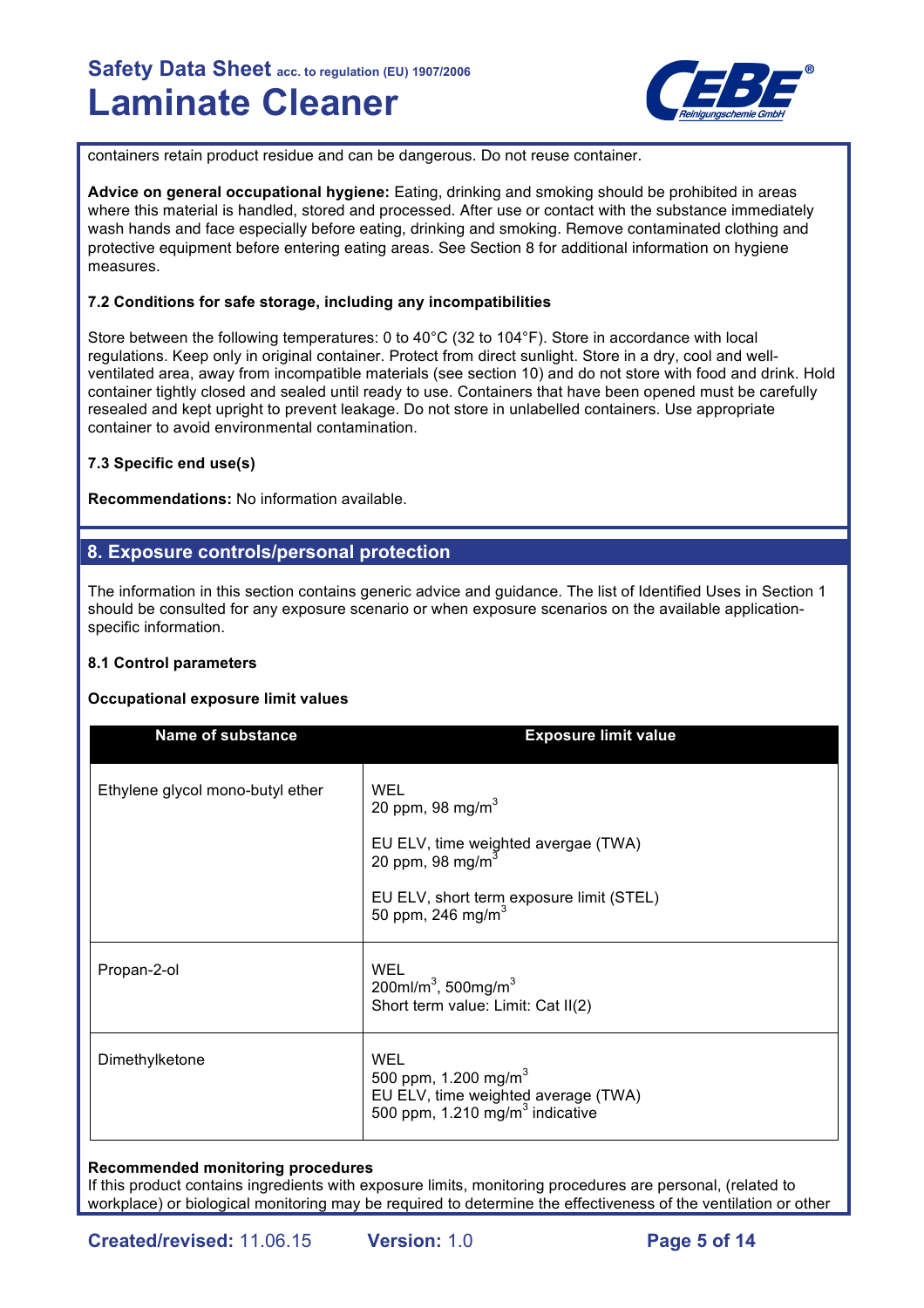

control measures and / or the necessity to use respiratory protective equipment. Reference should be made to European Standard EN 689 for methods for the assessment of exposure by inhalation to chemical agents and national guidance documents for methods for the determination of hazardous substances.

### **Derived effect levels**

Derived No Effect Level - DNEL values:

Dimethylketone: Workers: Short term exposure - Skin contact: 2.420 mg / m<sup>3</sup> Workers: Long term exposure - Skin contact: 186 mg / kf bw / day Workers: Long term exposure - Inhalation: 1.210 mg / m<sup>3</sup>

Consumers: Long term exposure - Ingestion: 62 mg / kg bw / day Consumers: Long term exposure - Skin contact: 62 mg / kg bw / day Consumers: Long term exposure - inhalation: 200 mg /  $m^3$ 

Ethylene glycol mono-buthyl ether:

Workers Acute effects, skin contact (24 h): 89 mg / kg Workers Acute effects, inhalation: 663 mg /  $m<sup>3</sup>$ Workers Acute effects, Local effects inhalation 246 mg /  $m<sup>3</sup>$ Workers, Chronic effects, skin contact (24 h): 75 mg / kg Workers, Chronic effects, inhalation: 98 mg / m<sup>3</sup>

Consumers, Acute effects, skin contact (24 h): 44.5 mg / kg Consumers, Acute effects, inhalation:  $426 \text{ mg} / \text{m}^3$ Consumers, Acute effects swallowing: 13.4 mg / m<sup>3</sup> Consumers, Acute effects, Local effects inhalation 123 mg /  $m<sup>3</sup>$ Consumers, Chronic effects, skin contact (24 h): 38 mg / kg Consumers, Chronic effects, inhalation: 49 mg  $/m<sup>3</sup>$ Consumers, Chronic effects Ingestion:  $3.2 \text{ ma} / \text{m}^3$ 

Propan-2-ol:

Workers: Chronic effects - skin contact (1 d): 888 mg / kg Workers: Chronic effects - Inhalation 500 mg /  $m<sup>3</sup>$ Consumers: Chronic effects - skin contact (1 d): 319 mg / kg Consumers: Chronic effects - inhalation: 89 mg /  $m<sup>3</sup>$ Consumers: Chronic effects - ingestion (1 d): 26 mg / kg

### **Predicted effect concentrations**

Predicted No Effect Concentration - PNEC:

dimethylketone: Fresh Water: 10.6 mg / l Sea water: 1.06 mg / l Periodic release: 21 mg / l Fresh water sediment: 30.4 mg / kg dwt

## Ethylene glycol mono-butyl ether:

Fresh water: 8.8 mg / l Sea water: 8.8 mg / l Fresh water sediment: 8.14 mg / kg Ground: 2.8 mg / kg

### Propan-2-ol

Fresh Water: 140.9 mg / l Seawater: 140.9 mg / l Freshwater sediment: 552 mg / kg Sea sediment: 552 mg / kg Ground: 28 mg / kg

**Created/revised:** 11.06.15 **Version:** 1.0 **Page 6 of 14**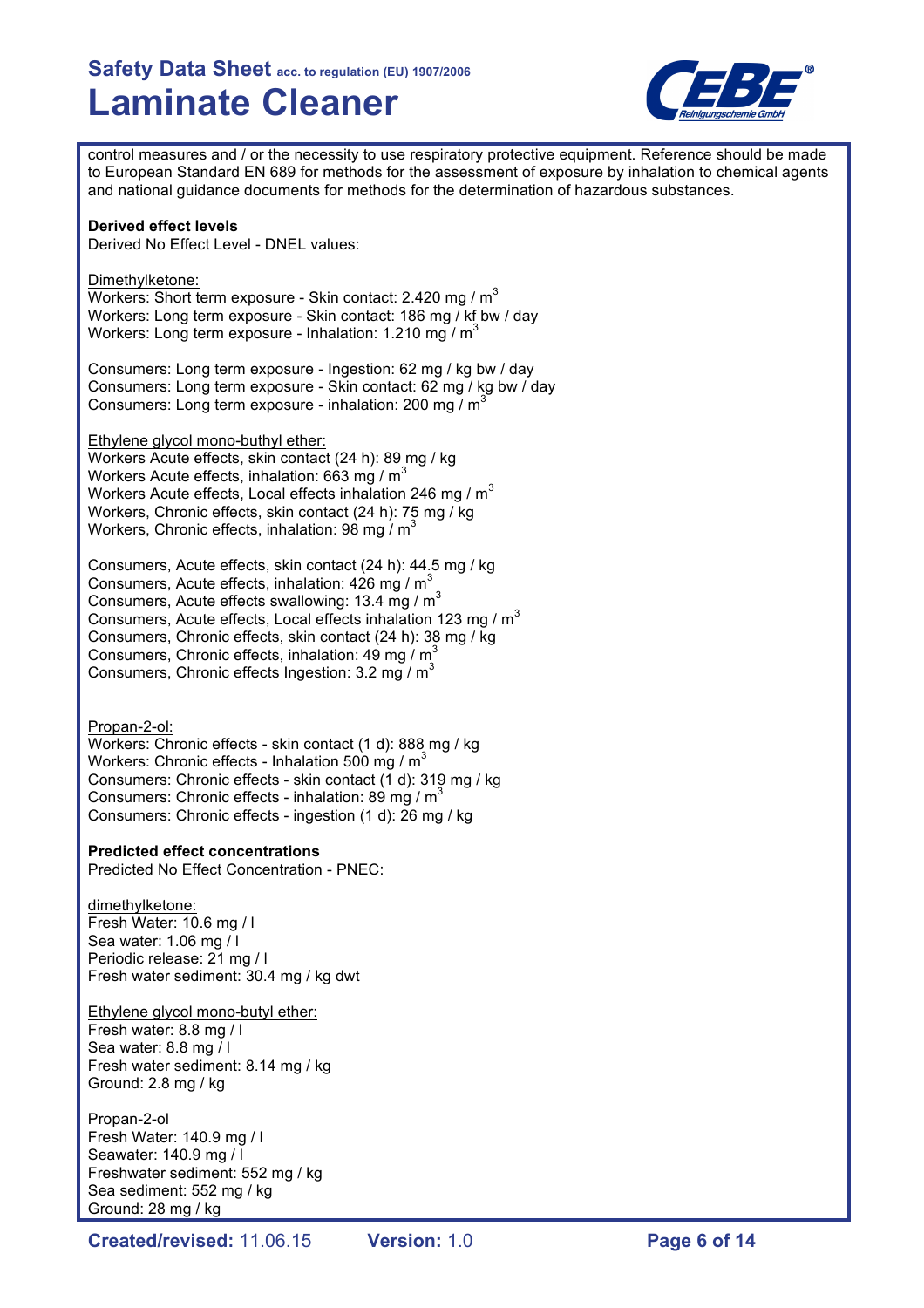

### **8.2 Limitation and monitoring of exposure**

**Appropriate etechnical controls:** No special ventilation requirements. Good general ventilation should be sufficient to control worker exposure to airborne contaminants. If this product contains ingredients with exposure limits, use process enclosures, local exhaust ventilation or other engineering controls to keep worker exposure below any recommended or statutory limits.

### **Personal protective measures**

**Hygiene measures:** Wash hands, forearms, and face thoroughly after handling chemical products and at the end of the working day as well as before eating, smoking, and using the toilet. Use appropriate techniques to remove potentially contaminated clothing. Wash contaminated clothing before reusing. Ensure that eyewash stations and safety showers are close to the work area.

**Eye protection / face protection (EN 166):** Goggles, chemical goggles or full-face shield.

**Hand protection (EN 374):** No special recommendations.

**Skin protection (EN 14605):** Before handling this product the personal protective equipment should be selected on the basis of the task and the associated risks to be carried out and approved by a specialist.

**Other skin protection:** Appropriate footwear and any additional skin protection measures based on the task being performed and the risks involved and should be approved by a specialist.

**Respiratory protection (EN 143, 14387):** Under normal and intended conditions of product use no respirator is required. If workers are exposed to concentrations above the exposure limit, they must use appropriate, certified respirators.

**Thermal hazards:** Not applicable.

**Delimitation and monitoring of the environmental exposition:** Emissions from ventilation or work process equipment should be checked to ensure they comply with the requirements of environmental protection legislation. In some cases, fume scrubbers, filters or engineering modifications to the process equipment will be necessary to reduce emissions to acceptable levels.

## **9. Physical and chemical properties**

## **9.1 Information on basic physical and chemical properties**

- **a) Appearance: Form:** liquid **Color:** colorless
- **b) Odor:** like lemon
- **c) Odor threshold:** Not applicable and/or not determined for this mixture
- **d) pH:**  $9.5 \pm 0.5$  bei 20 $^{\circ}$ C
- **e) Freezing/melting point:** Not applicable and/or not determined for this mixture
- **f) Boiling point/boiling range:** Not applicable and/or not determined for this mixture
- **g) Flash point:** >65°C
- **h) Evaporation rate:** Not applicable and/or not determined for this mixture
- **i) Flammability (solid, gas):** Not applicable and/or not determined for this mixture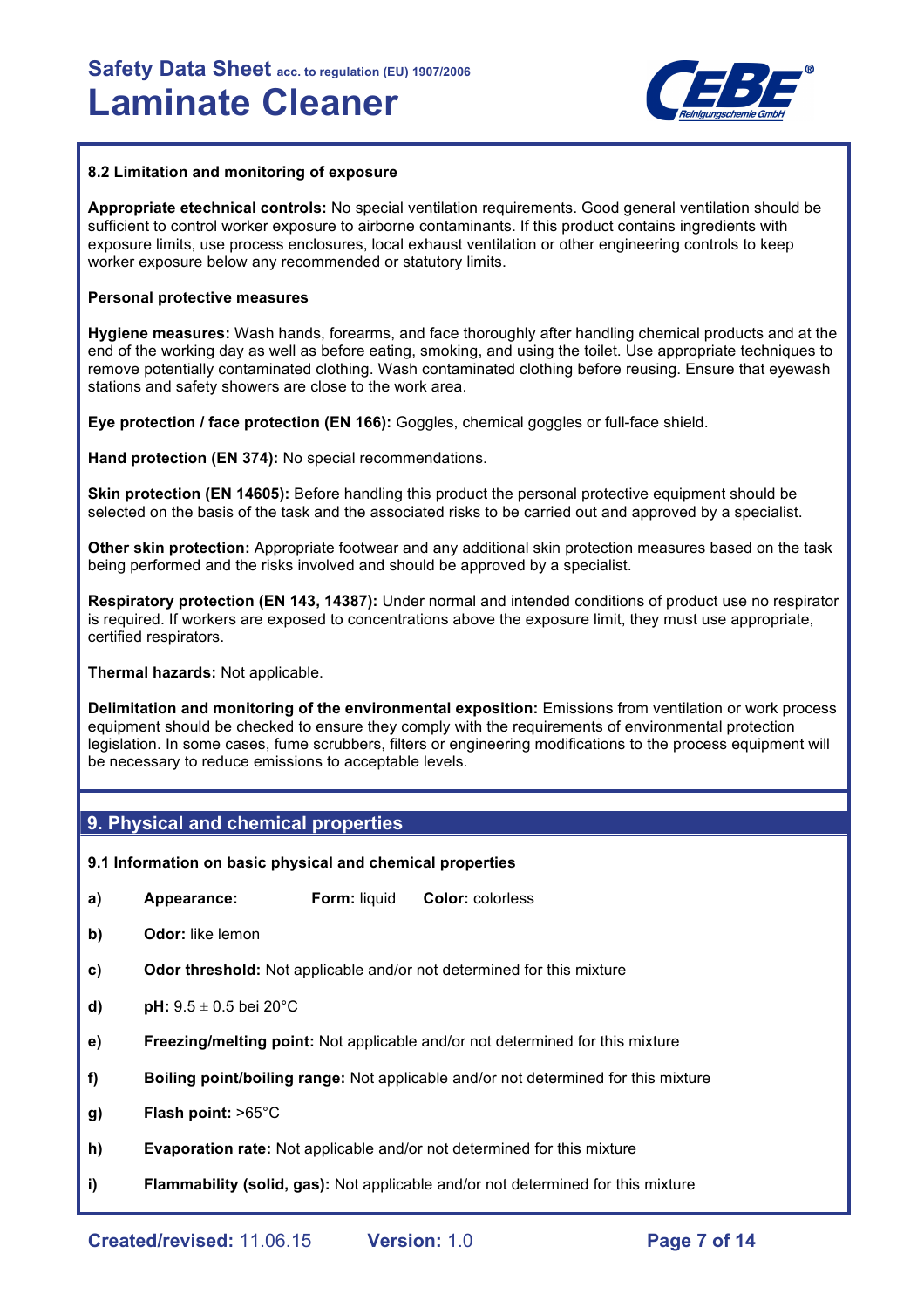

- **j) Upper/lower explosion limit:** Not applicable and/or not determined for this mixture
- **k) Vapor pressure:** Not applicable and/or not determined for this mixture
- **l) Relative vapor density:** Not applicable and/or not determined for this mixture
- **m) Density:** 0.970 0.990 g/cm<sup>3</sup>
- **n) Solubility** easily soluble in the following substances: water
- **o) partition coefficient:** n-octanol/water: Not applicable and/or not determined for this mixture
- **p) Ignition temperature:** Not applicable and/or not determined for this mixture
- **q) Thermal decomposition:** Not applicable and/or not determined for this mixture
- **r) Viscositiy, dynamic:** Not applicable and/or not determined for this mixture
- **s) Explosive properties:** Not applicable and/or not determined for this mixture
- **t) Oxidizing properties:** Not applicable and/or not determined for this mixture

### **9.2 Other information**

No further information available.

# **10. Stability and reactivity**

### **10.1 Reactivity**

For this product or its ingredients no specific test data related to reactivity are available.

### **10.2 Chemical stability**

The product is stable.

### **10.3 Possibility of hazardous reactions**

Dangerous reactions will not occur under normal storage conditions and under normal use.

### **10.4 Conditions to avoid**

All possible sources of ignition (spark or flame). Do not pressurize, cut, weld, solder, drill, grind or expose containers to heat or sources of ignition.

### **10.5 Incompatible materials**

No specific data.

### **10.6 Hazardous decomposition products**

Under normal conditions of storage and use, hazardous decomposition products should not be produced.

## **11. Toxicological information**

### **11.1 Information on toxicological effects**

**a) acute toxicity:**

| Name of<br><b>Substance</b> | <b>Result</b>  | <b>Species</b> | <b>Dose</b> | <b>Exposition</b>        |
|-----------------------------|----------------|----------------|-------------|--------------------------|
| Dimethylketone              | $LD_{50}$ Oral | Rat            | 5,800 mg/kg | $\overline{\phantom{0}}$ |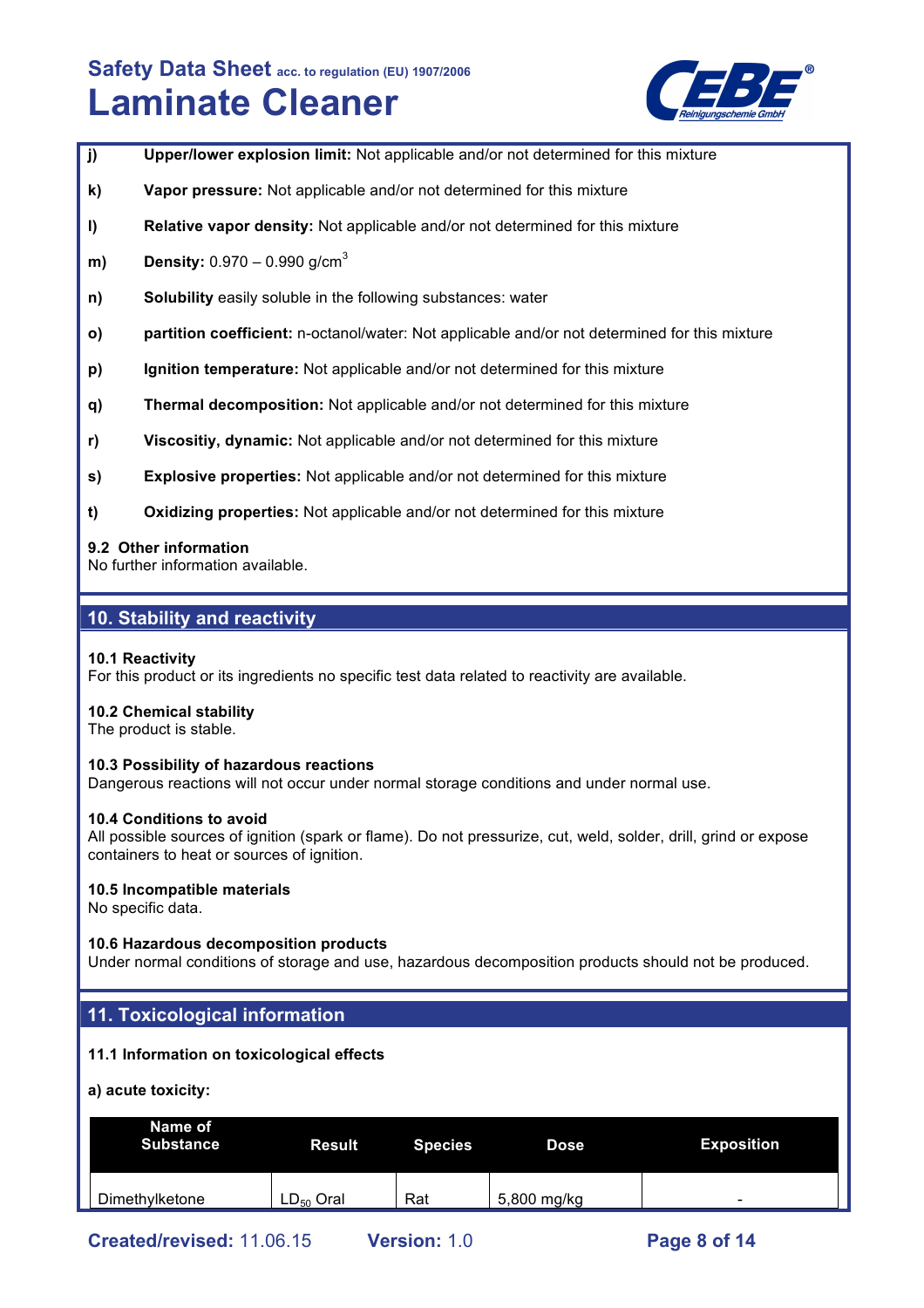

|                                     | $LC_{50}$ Inhalative<br>$LD_{50}$ Dermal                   | Rat<br>Rabbit           | ca. 76 mg/l<br>20,000 mg/kg                      | 4 hours |
|-------------------------------------|------------------------------------------------------------|-------------------------|--------------------------------------------------|---------|
| Propan-2-ol                         | $LD_{50}$ Oral<br>$LC_{50}$ Dermal<br>$LD_{50}$ Inhalative | Rat<br>Rat<br>Kaninchen | 5,280 mg/kg<br>47.5 mg/l<br>12,800 mg/kg         | 8 hours |
| Ethyleneglycol mono-<br>butyl ether | $LD_{50}$ Oral<br>Inhalative<br>$LD_{50}$ Dermal           | Rat<br>Rabbit           | 1,746 mg/kg<br>Harmful if inhaled<br>2,270 mg/kg | -       |

**Conclusion/Summary:** Not determined for this mixture.

## **b) Irritation to skin; c) Irritation to eyes; d) Sensitisation**

| Name of<br><b>Substance</b>      | <b>Result</b>                                                                             | <b>Species</b>                 | <b>Points</b> | <b>Exposition</b> | <b>Observation</b> |
|----------------------------------|-------------------------------------------------------------------------------------------|--------------------------------|---------------|-------------------|--------------------|
| Dimethylketone                   | Skin - Repeated<br>exposure may<br>cause skin dryness                                     |                                |               |                   |                    |
|                                  | or cracking<br>Eyes - irritating<br>Sensitization - non-<br>sensitizing                   | Rabbit<br>Guinea Pig           |               |                   |                    |
|                                  |                                                                                           |                                |               |                   |                    |
| Propan-2-ol                      | Skin: No irritation<br>Eyes: irritating<br>Sensitization: not<br>sensitizing              | Rabbit<br>Rabbit<br>Guinea Pig |               |                   |                    |
| Ethylenglycolmono-<br>butylether | Skin: Skin irritation<br>Eyes: Irritating to<br>eyes<br>Sensitization: not<br>sensitizing | Rabbit<br>Rabbit<br>Guinea Pig |               |                   |                    |

**Conclusion / Summary:** Irritating to eyes. No sensitizing effects known.

**e) Germ cell mutagenicity:**

**Conclusion / Summary:** No known significant effects or critical hazards.

**f) carcinogenicity:**

**Conclusion / Summary:** No known significant effects or critical hazards.

**g) reproductive toxicity:**

**Conclusion / Summary:** No known significant effects or critical hazards.

**h) specific target organ toxicity single exposure Conclusion / Summary:** No known significant effects or critical hazards.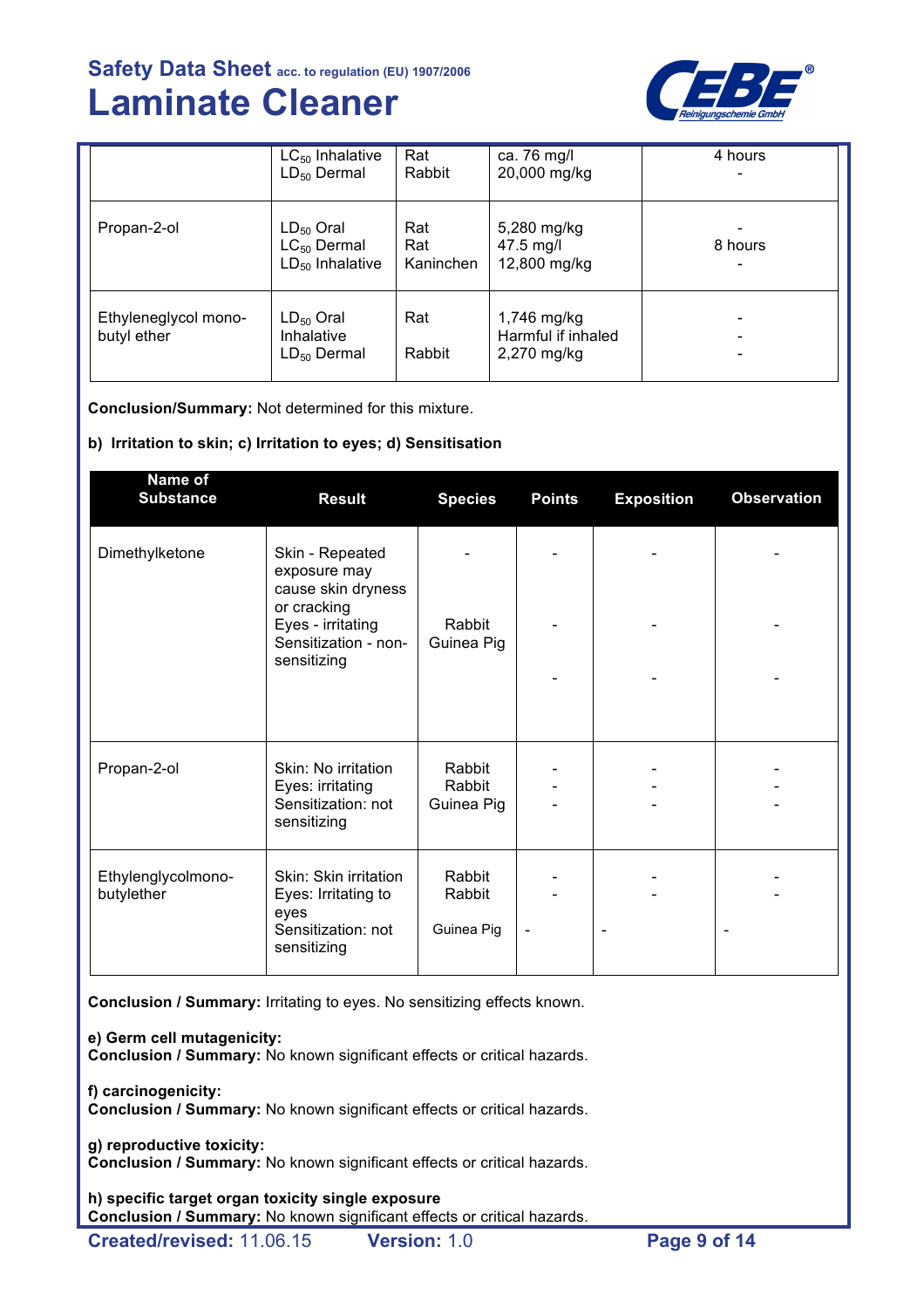

**i) specific target organ toxicity after repeated exposure Conclusion / Summary:** No known significant effects or critical hazards.

### **j) Aspiration hazard**

**Conclusion / Summary:** No known significant effects or critical hazards.

## **Teratogenicity**

**Conclusion / Summary:** No known significant effects or critical hazards. **Information on the likely routes of exposure:** No known significant effects or critical hazards.

## **Potential acute health effects**

**Inhalation:** No known significant effects or critical hazards. **Ingestion:** No known significant effects or critical hazards. **Skin contact:** No known significant effects or critical hazards. **Eye contact:** irritating to the eyes.

### **Symptoms related to the physical, chemical and toxicological characteristics**

**Inhalation:** No specific data. **Ingestion:** No specific data. **Skin contact:** No specific data. **Eye contact:** pain or irritation, lacrimation, redness.

### **Delayed and immediate effects and also chronic effects from short and long term exposure**

**Short term exposure**

**Potential immediate effects:** Not determined for the mixture. **Potential delayed effects:** Not determined for the mixture.

**Long-term exposure**

**Potential immediate effects:** Not determined for the mixture. **Potential delayed effects:** Not determined for the mixture.

**Potential chronic health effects**

**Conclusion / Summary:** Not determined for the mixture.

**General:** No known significant effects or critical hazards. **Carcinogenicity:** No known significant effects or critical hazards. **Mutagenicity:** No known significant effects or critical hazards. **Teratogenicity:** No known significant effects or critical hazards. **Developmental effects:** No known significant effects or critical hazards. **Fertility effects:** No known significant effects or critical hazards.

**Other information:** Not determined for the preparation.

## **12. Ecological information**

## **12.1 Toxicity**

| Name of<br>substance      | Result              | <b>Species</b> | <b>Exposition</b> |
|---------------------------|---------------------|----------------|-------------------|
|                           |                     |                |                   |
| Created/revised: 11.06.15 | <b>Version: 1.0</b> |                | Page 10 of 14     |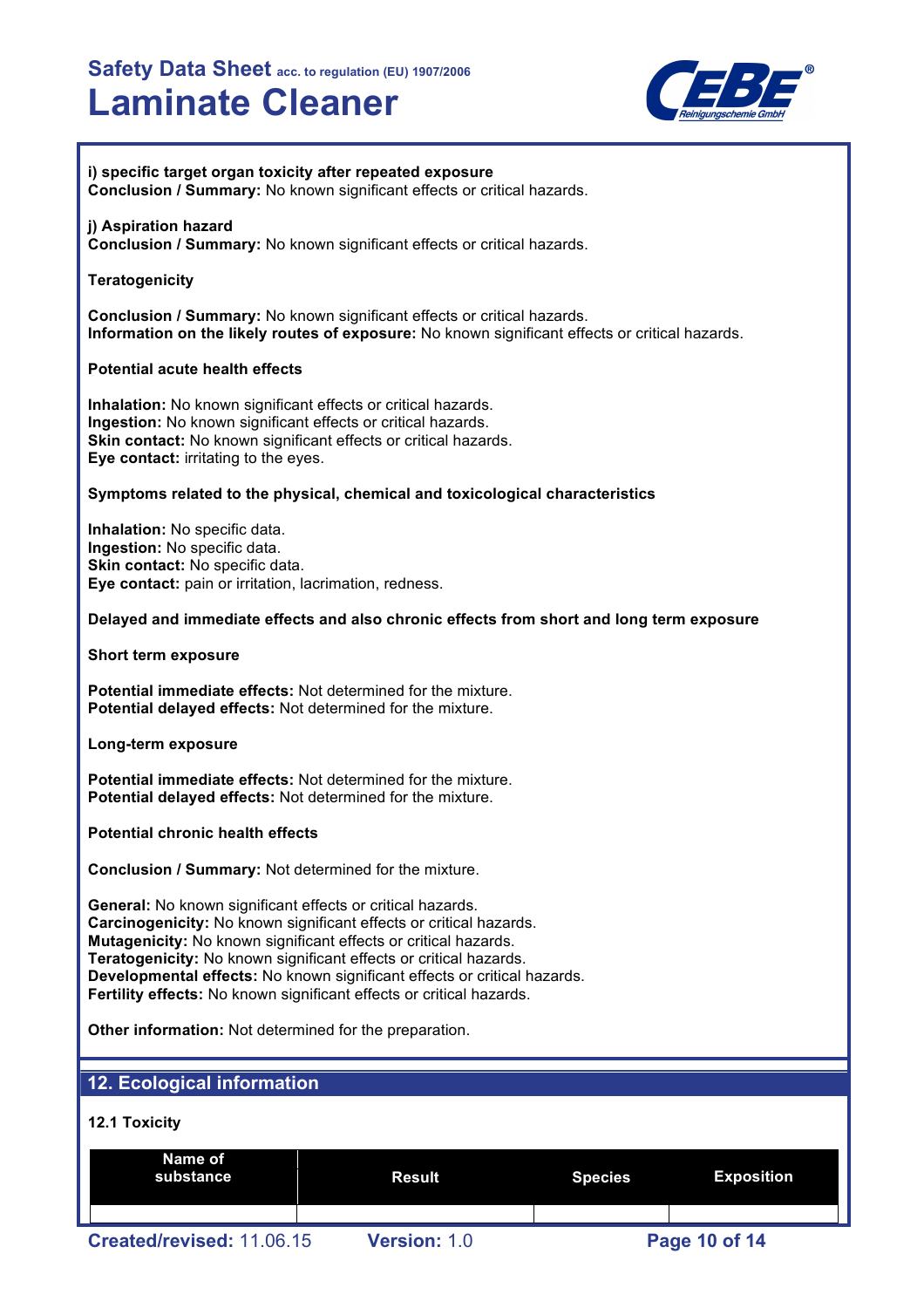

| Dimethylketone                     | $LC_{50}$ 5,540 mg/l<br>LC <sub>50</sub> 12,600 mg/l<br>NOEC 4,740 mg/l<br>NOEC 1.700 mg/l                               | <b>Fish</b><br>Daphnia Magna<br>Algae<br><b>Bakterien</b>          | 96 hours<br>48 hours<br>48 hours<br>16 Stunden |
|------------------------------------|--------------------------------------------------------------------------------------------------------------------------|--------------------------------------------------------------------|------------------------------------------------|
| Propan-2-ol                        | $LC_{50}$ 9,640 mg/l<br>$EC_{50}$ 13,299 mg/l<br>$EC_{50}$ >1,000 mg/l<br>$EC_{10}$ 5,175 mg/l<br>$EC_{50} > 1,000$ mg/l | Fish<br>Daphnia<br>Algae<br><b>Bacteria</b><br>Ground<br>organisms | 96 hours<br>48 hours<br>72 hours<br>18 hours   |
| Ethyleneglycol mono-butyl<br>ether | $LC_{50}$ 1,490 mg/l<br>$EC_{50}$ 1,720 mg/l<br>$EC0$ 900 mg/l<br>$EC0$ 700 mg/l                                         | Fish<br>Daphnia Magna<br>Algae<br><b>Bacteria</b>                  | 96 hours<br>24 hours<br>168 hours<br>16 hours  |

**Conclusion/Summary:** Not determined for this mixture.

## **12.2 Persistence and degradability**

**Conclusion/Summary:** The surface active ingredients contained in this product are biologically degradable according to regulation 648/2004 EC.

**12.3 Bioaccumulative potential**

**Conclusion/Summary:** Not determined for this mixture.

### **12.4 Mobility in soil**

**Partition coefficient ground/water (K<sub>OC</sub>):** Not determined for this mixture. **Mobility:** Not determined for this mixture.

## **12.5 Results of PBT and vPvB assessment**

**PBT:** not applicable **vPvB:** not applicable

### **12.6 Other adverse effects**

No special effects or hazards known.

## **13. Disposal considerations**

The information in this section contains generic advice and guidance. The list of Identified Uses in Section 1 should be consulted for any exposure scenario or when exposure scenarios on the available applicationspecific information.

Waste disposal according to EC Directives on waste and hazardous waste. Waste codes should be assigned by the user, preferably in collaboration with the waste disposal authorities.

### **13.1 Waste treatment methods**

### **Product**

**Methods of disposal:** The generation of waste should be avoided or minimized wherever possible. Empty containers or liners may retain some product residues. Material and its container must be disposed of in a safe way. Significant quantities of waste product residue should not be disposed of via the foul sewer but processed in a suitable effluent treatment plant. Dispose of surplus and non-recyclable products via a licensed waste disposal contractor. Disposal of this product, solutions and any by-products should at all times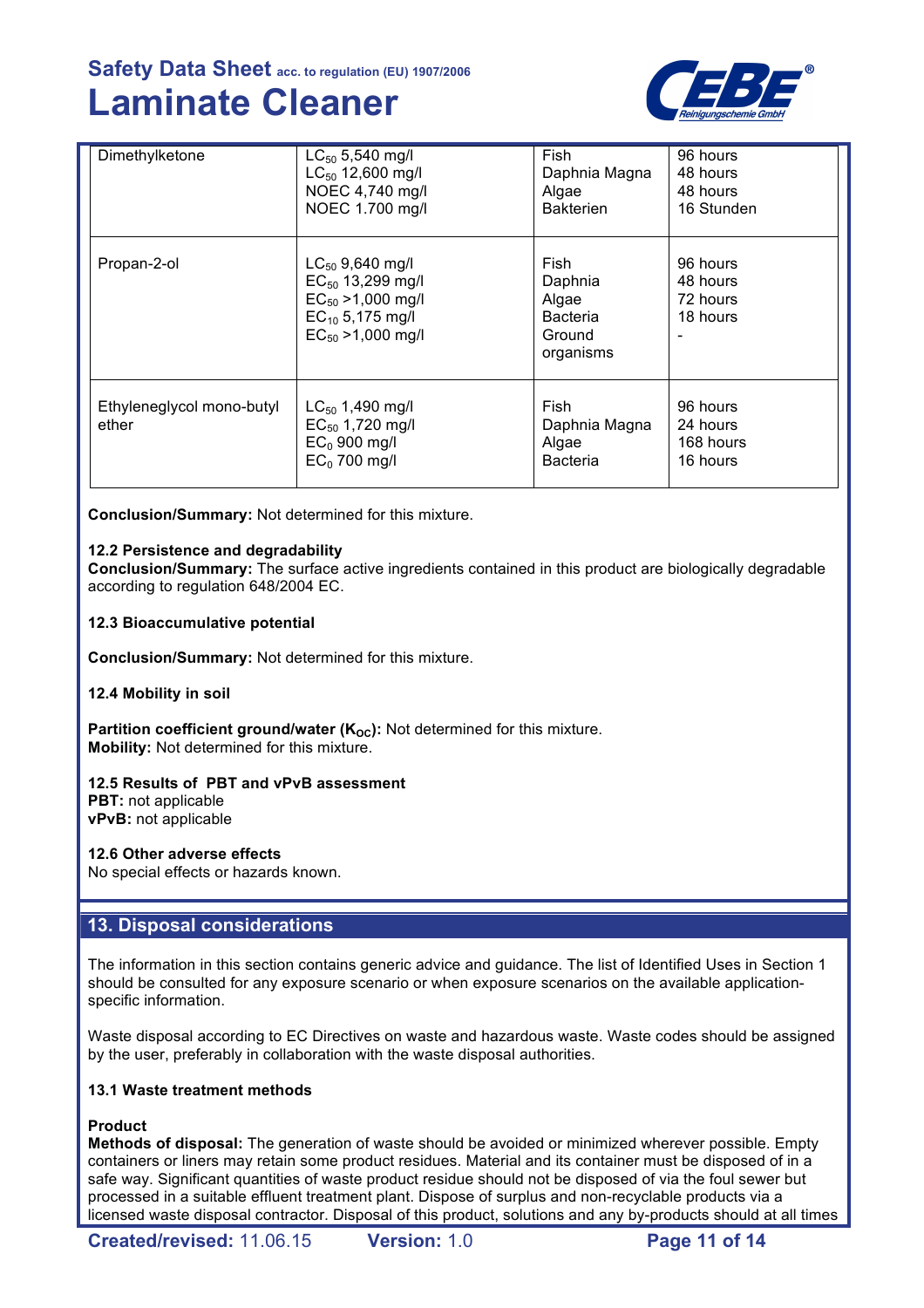

comply with the environmental protection requirements and waste disposal legislation and the requirements of local authorities. Avoid the proliferation and dispersal of spilled material and contact with soil, waterways, drains and sewers.

**Hazardous waste:** According to the information available to the supplier at the time of creation/editing of this safety data sheet this product is not regulated as hazardious waste in the sense of EU regulation 2008/98/EC.

## **Packaging**

**Methods of disposal:** The generation of waste should be avoided or minimized wherever possible. Waste packaging should be recycled.

**Special precautions:** This material and its container must be disposed of in a safe way. Empty containers or liners may retain some product residues. Avoid the proliferation and dispersal of spilled material and contact with soil, waterways, drains and sewers.

# **14. Transport information**

|                                          | <b>ADR/RID</b> | <b>ADR/ADNR</b> | <b>IMDG</b>              | <b>IATA</b>    |
|------------------------------------------|----------------|-----------------|--------------------------|----------------|
| 14.1 UN Number                           | Not regulated. | Not regulated.  | Not regulated.           | Not regulated. |
| 14.2 UN proper<br>shipping name          | ۰              |                 | $\overline{\phantom{0}}$ |                |
| 14.3 Transport<br>hazard class(es)       |                |                 |                          |                |
| 14.4 Packing<br>group                    |                | ۰               |                          |                |
| 14.5<br><b>Environmental</b><br>hazards  | No.            | No.             | No.                      | No.            |
| 14.6 Special<br>precautions for<br>iuser | None.          | None.           | None.                    | None.          |

**14.7 Transport in bulk according to Annex II of MARPOL 73/78 and the IBC Code** Not applicable.

**Multiplier according to ADR / RID 1.1.6.3:** Not applicable.

**Tunnel restriction code:** Not applicable.

# **15. Regulatory information**

**15.1 Safety, health, and environmental regulations/legislation specific for the substance/mixture**

**EC-Regulation Nr. 1907/2006 (REACh)**

**Appendix XIV - Index of substances that require permission Substances causing special concern:** None of the ingredients is listed.

**Appendix XVII – Restriction of the production, the distribution, and the use of specific hazardous substances, mixtures, ans products:** Not applicable.

**Other EU-Regulations Contents according to 648/2004 EC:** <5% nonionic surfactants, perfume.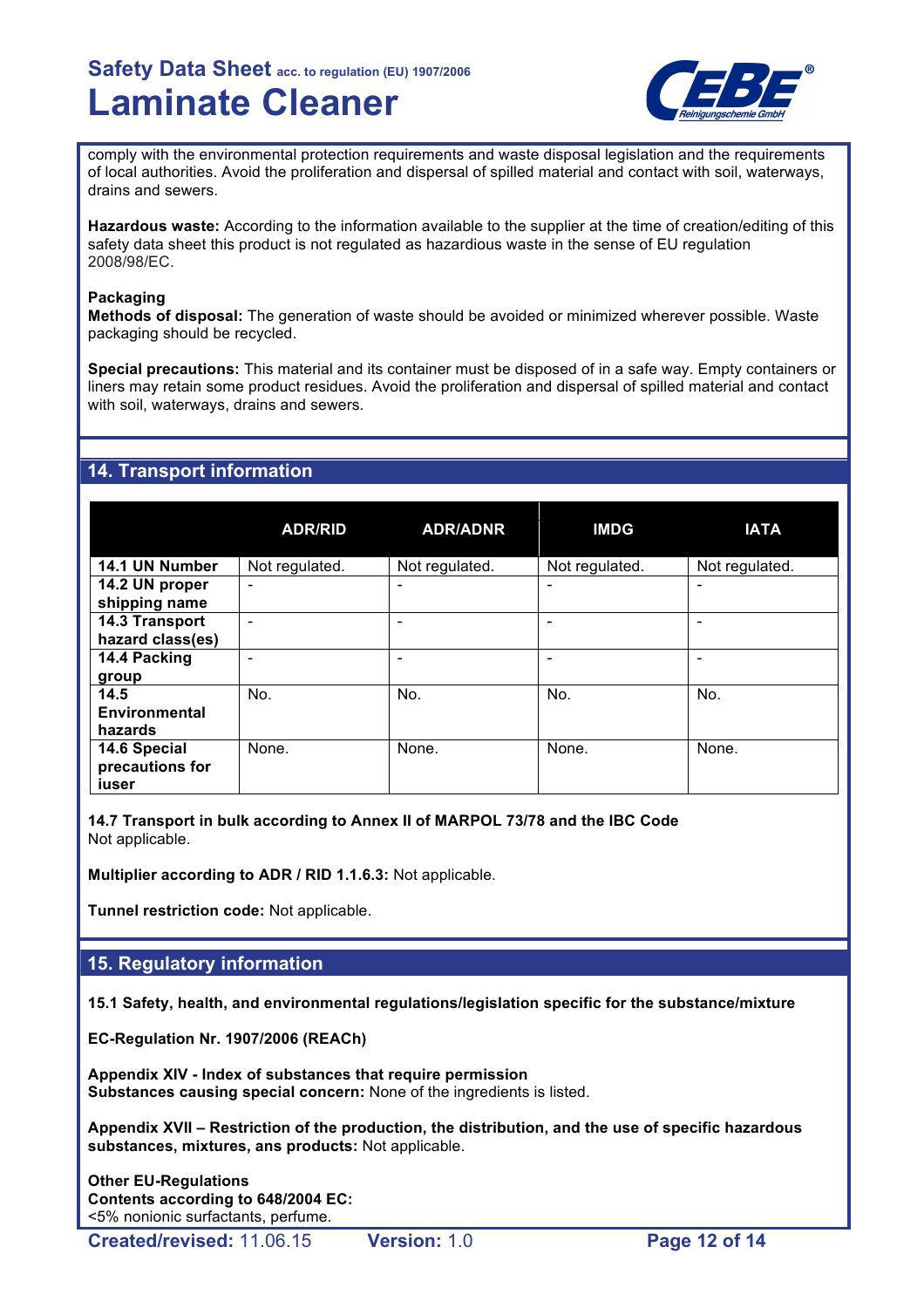

## **15.2 Chemical safety assessment**

This product contains substances that still require substance assessments.

# **16. Other information**

 $\triangleright$  Marks the information that was changed since the last version.

## **Abbreviations and acronyms:**

ADN/ADNR = European agreement for the international transport of hazardous materials on inland waterways ADR = European agreement for the international transport of hazardous materials on roads ATE = Estimation acute toxicity BCF = Bio concentration factor CLP = Regulation concerning the classification, labeling, and packaging Verordnung über die Einstufung, Kennzeichnung und Verpackung [Regulation (EC) No. 1272/2008] CAS = Chemical Abstracts Services Number DNEL = Derived Non-Effect Level DPD = Mixture regulation [1999/45/EG] EC = Europaean Commission EG = EG-Nummer EUH-Satz = CLP-specific hazard phrase IATA = International Aviation Transport Association IBC = Intermediate Bulk Container IMDG = International Maritime Dangerous Goods Code LogPow = Logarithm base-10 of the n-octanol:water pertition coefficient MARPOL 73/78 = International agreement from 1973 for the prevention of marine pollution caused by ships in the version of the protocol from 1978. ("Marpol" = marine pollution) MAK = maximum workplace concentration PBT = Persistent, bioacuumulating, and toxic PNEC = Predicted No-Effect Concentration REACH = Regultion concerning the Registration, Evauation, Approval and Restriction of Chemical Substances [Regulation (EC) No. 1907/2006] RID = Regulation for the transport of hazardous goods by railway REACH  $#$  = REACH Registration number vPvB = very persistent and very bioaccumulating

## **Full text of abbreviated H statements:**

H225 Highly flammable liquid and vapor. H302 Harmful if swallowed. H312 Harmful in contact with skin. H315 Causes skin irritation. H319 Causes serious eye irritation. H332 Harmful if inhaled. H336 May cause drowsiness and dizziness.

## **Full text of classifications [CLP / GHS]**

Acute Tox. 4 = ACUTE TOXICITY: Oral, Dermal, Inhalation - Category 4 Eye Irrit. 2 = SERIOUS EYE DAMAGE / EYE IRRITATION - Category 2 Flam. Liq. 2 = FLAMMABLE LIQUIDS - Category 2 Skin Irrit. 2 = CORROSION / IRRITATION SKIN - Category 2 STOT SE 3 = SPECIFIC TARGET ORGAN TOXICITY (SINGLE EXPOSURE) - Category 3

#### **Manufacturer of protective gloves:** KCL GmbH